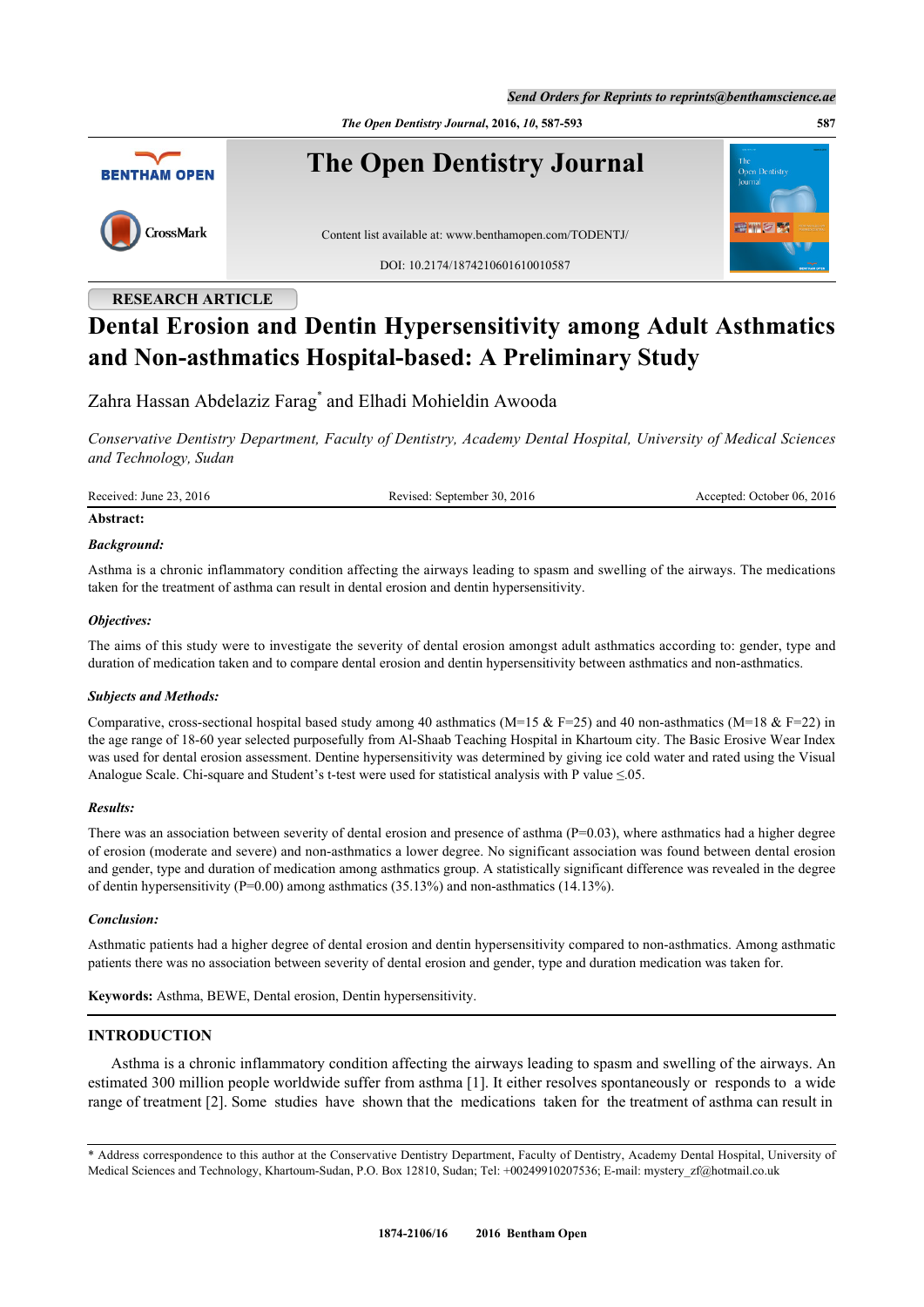dental erosion [\[1](#page-5-0), [3\]](#page-5-2). Dental erosion is the irreversible loss of tooth surface by chemicals. It can lead to adverse effect such as irreversible loss of tooth structure, poor aesthetics, loss of vertical dimension and functional problems such as impaired mastication [\[4](#page-5-3)]. More specifically, is the exposure of the dentin, which leads to the condition known as dentin hypersensitivity, which is characterized by short, sharp pain arising from exposed dentin in response to stimuli, commonly thermal, evaporative, tactile, osmotic or chemical, which cannot be related to any other form of dental defect or pathology [\[5](#page-5-4)].

The prevalence of asthmatics in the population has risen in the later part of the last century [\[2](#page-5-1)]. This means a great number of individuals are at risk of developing dental erosion. Simple measures can be undertaken to decrease erosion such as referral of the asthmatic patient by the attending physician to the dentist; or education of the patient on the necessary oral hygiene and preventive measures. Since dental erosion is irreversible, early intervention is required before the side effects of asthmatic drugs start to manifest in the oral cavity. Nevertheless, the results of some studies in the literature are still contradictory about the association of asthma medications and dental erosion. Our null hypothesis is that; there is no association between asthma medication and dental erosion. The aims of this study were to investigate the presence of dental erosion amongst asthmatics according to: gender, type and duration of medication taken and to compare dental erosion and dentin hypersensitivity between asthmatics and non-asthmatics.

#### **MATERIALS AND METHODS**

#### **Study Design, Area and Duration**

A cross-sectional comparative study was conducted at the emergency asthma unit in Al-Shaab Teaching Hospital between the periods of January to March 2013.

## **Study Population**

The study was composed of asthmatics who were admitted to the short-stay unit due to an acute asthmatic attack. They were asked to participate voluntarily after explaining the purposes of the study and were interviewed and examined after they received a written discharge by their attending doctors. The comparative group of non-asthmatic included their relatives, friends or co-patients who fulfilled the required criteria except for being non-asthmatics. The study's participants consisted of adults over 18 year old (asthmatics group and non-asthmatics). Asthmatics included in the study were under prophylactics medications in the form of dry powder inhalers and/or pressurized aerosol inhalers and have been diagnosed with asthma for at least one year. Excluded asthmatic or non-asthmatics were those who were taking acidic medicaments such as acetylsalicylic acid and vitamin C; medications which cause reduction of saliva secretion as a side effect (psychotropic drugs, antiemetic, and Parkinson's medication); patients with anorexia or bulimia; diseases of salivary glands such as Sjögren syndrome or due to radiation of the head and neck region; and those with diabetes mellitus and chronic renal failure. In addition, those who consume soft drinks more than twice a week [[6\]](#page-5-5) or with symptomatic tooth or teeth due to causes other than erosion (caries, deep pockets) were also excluded.

#### **Data Collection Methods**

A structured interview based questionnaire was carried out, which included questions regarding demographic data and medical history. The procedures for assessment were explained to the participants and their cooperation and understanding of examination test was assured. The participants were seated in comfortable upright chair and examination was carried out with aid of portable artificial light followed by measurement of the erosive wear of the teeth using the Basic Erosive Wear Examination (BEWE) [\[7](#page-5-6)]. The Basic Erosive Wear Examination is a scoring system, which records the most severely affected tooth surface in each sextant. The teeth are divided into sextants: 1- Upper posterior right 2- Upper anterior 3- Upper posterior left 4- Lower posterior left 5- Lower anterior 6- Lower posterior right. Each surface of the teeth is examined to measure the amount of wear using the criteria of grading erosive wear. The scores range from 0 to 3 where '0' is no erosive tooth wear, '1' is initial loss of surface texture, '2' is distinct defect and hard tissue loss <50% of the surface area and '3' is hard tissue loss ≥50% of the surface area. The highest number scored surface is the one recorded for each sextant. The sum of all of these numbers is added with the possible lowest grade being '0' and the highest being '18'. Examination was carried by one of the two researchers to avoid inter-examiner errors. The examiner was trained in normal patients before the study in the diagnosis of tooth wear in order to minimize intra-examiner errors. In cases where doubt arose, the mean of three successive readings were taken.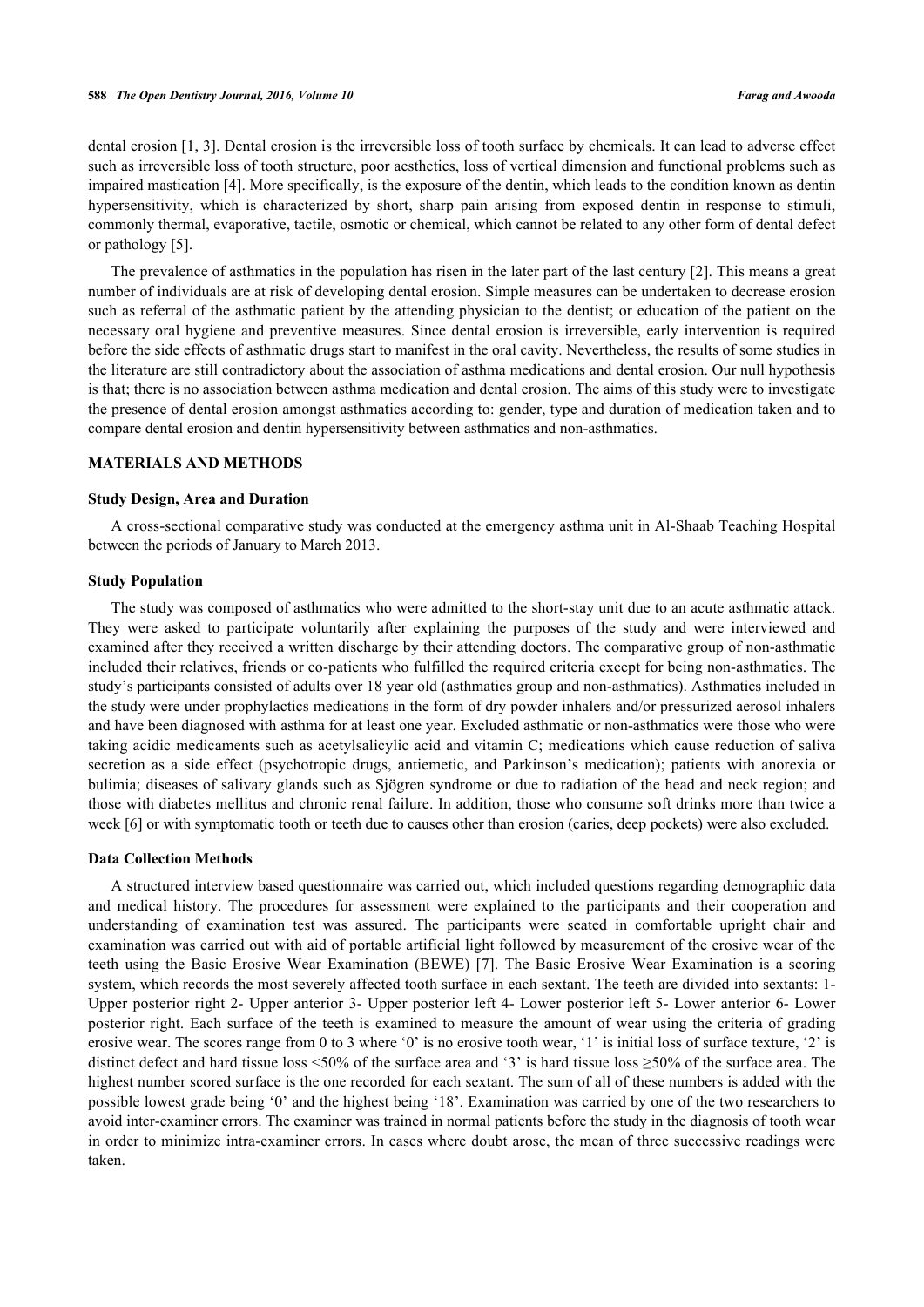Dentin sensitivity was then checked using the Visual Analog Scale (VAS). The VAS is a psychometric analysis measuring the intensity of feelings and sensations (such as pain) which otherwise, cannot be measured directly [\[8\]](#page-5-7). It utilizes a continuous line drawn in plane A4 paper (usually a 10 cm graduated horizontal line) between two clearly defined end-points; one end indicates that there is absence of pain and the other end indicates that the feeling is at its maximum. The participants were then asked to point at the position in the line, which corresponds to what they are feeling at that moment. In this study, the participants were given ice cold water in paper cups at a temperature of 0°C. A thermometer was used to calculate the temperature. The adjusted temperature of the water was obtained by melting ice until 0°C was reached. By using a disposable syringe, 50cc was measured and given to the participants to sip. They were asked to keep the water in their mouth for 20 seconds. Individuals who could not tolerate the ice cold water were asked to spit it back into the cup. The participants were then asked to rate their perception of the pain using the VAS. An average of two readings was taken for each participant.

#### *Statistical Analysis*

The data was analyzed by SPSS version 21 (SPSS Inc., Chicago, USA). Independent Student's t-test and chi-square test were used to correlate the results of parametric and non-parametric data; with a statistical significance difference set as  $P$  value  $\leq 0.05$ .

#### *Ethical Considerations*

The study was approved by the Ethical Committee in the University of Medical Sciences and Technology and permission from the hospital administration was obtained. The purpose of the study was explained to both patients and control group and they were requested to participate voluntary with a signed written informed consent. Those who refused to participate were excluded. Participants with dental complaints were referred and treated for free by one of the investigators.

## **RESULTS**

The study consisted of 40 asthmatics (males=15 females=25) and 40 non- asthmatics (males=18 females=22) with a mean age of  $40.1\pm5.1$  year for male and  $39.8\pm4.2$  year for female. More than half (55%) of the asthmatics were using pressurized metered dose inhaler, 25% were using the dry powder inhaler and 20% used both. Fig. (**[1](#page-3-0)**) revealed how long the medications were used for. As shown in Table**1** there was no association between the duration of the medication and the severity of dental erosion according BEWE. There was no significant difference between the severity of erosion amongst the males and females as displayed in Table **[2](#page-3-2)**. The prevalence of asthmatics having a higher degree of erosion (7-18) was three times that of non-asthmatics as shown in Table**3**, however more nonasthmatics had a lower degree of erosion (1-6). According to the means of VAS as displayed in Table **[4](#page-3-4)** there was a significant difference between the dentin hypersensitivity in asthmatics (3.5) and non-asthmatics (1.4), in which the asthmatics had a higher degree of dentin sensitivity. The magnitude of the differences in the means was 2.1 at confidence interval of 95%.

## **DISCUSSION**

The results convened from this study have thoroughly acknowledged the objectives enlisted before carrying out this research. Before proceeding with the interpretation of the findings of this study, it is important to outline the possible limitations. For example, the asthmatics and non-asthmatics were not included randomly from different hospitals; instead, they were selected from the emergency clinic from one hospital in which asthmatics were treated for acute asthma attack. As a consequence, randomization is affected and generalization of the findings is jeopardized. Accompanying co-patients were included in the study as the non-asthmatics control group. Although the mean age of both groups was approximately similar, other confounders may arise like genetic or environmental, which is difficult to control. As a result, internal validity is compromised since there is no way to perceive which factors cause a change. Also due to the small sample size, the sensitivity of the study is too low (type 2 error) and conclusions cannot be withdrawn from the study. Lastly, as tooth wear is a multi-factorial process, it is rather challenging to ascertain whether the resulting dental erosion is due solely to the medications taken or other contributing factors. Regardless of all limitations, the study can be considered as preliminary and the conclusion can be used to carry out further studies to investigate the exact mechanism and association of asthmatic drugs and erosive tooth wear.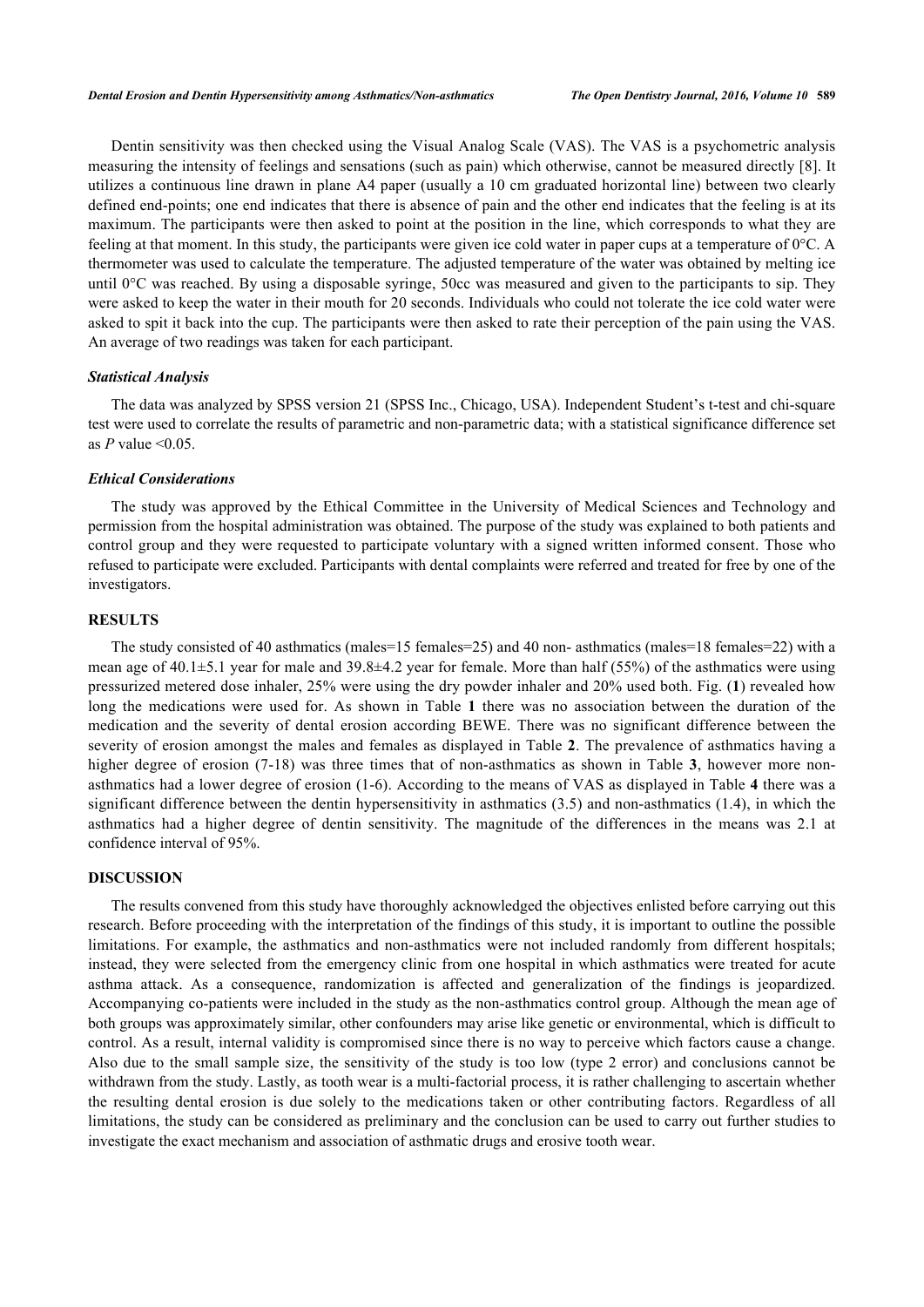<span id="page-3-0"></span>

Fig. (1). Duration asthma medications were taken for.

## <span id="page-3-1"></span>**Table 1. Association between the duration of asthma medications and the severity of dental erosion among asthmatic group.**

|                            |                |   | <b>Total</b> |          |           |    |
|----------------------------|----------------|---|--------------|----------|-----------|----|
|                            |                | 0 | 1-6          | $7 - 12$ | $13 - 18$ |    |
| <b>Duration medication</b> | 1-5 years      | ∸ |              |          |           | 15 |
|                            | 6-10 years     |   |              | 10       |           |    |
|                            | Above 10 years |   |              |          |           | 10 |

 $P= 0.115$ 

## <span id="page-3-2"></span>**Table 2. Association between gender and severity of dental erosion among asthmatics according to BEWE.**

|              |        |  | Total |          |           |               |
|--------------|--------|--|-------|----------|-----------|---------------|
|              |        |  | $1-6$ | $7 - 12$ | $13 - 18$ |               |
| Gender       | Male   |  |       |          |           |               |
|              | Female |  | 10    | 10       |           | $\sim$<br>ر ے |
| <b>Total</b> |        |  | 18    | $1 -$    |           | 40            |

 $P = 0.325$ 

#### <span id="page-3-3"></span>**Table 3. Comparison of the degree of dental erosion between asthmatics and non-asthmatics.**

| <b>BEWE</b>   | 1-0 | 7-12 | $13 - 18$ |  | <b>Total</b> |
|---------------|-----|------|-----------|--|--------------|
| Asthmatic     | 10  |      |           |  | 40           |
| Non-Asthmatic | 29  |      |           |  | 40           |

 $P = 0.03$ 

## <span id="page-3-4"></span>**Table 4. Comparison of the degree of dentin hypersensitivity among asthmatic and non asthmatic by Visual Analog Scale.**

|                                |                      | . . | Mean | <b>Std. Deviation</b> |
|--------------------------------|----------------------|-----|------|-----------------------|
| <b>Dentin Hypersensitivity</b> | Asthmatic            | 40  | ບ.ບ  | 3.U                   |
|                                | <b>Non-Asthmatic</b> | 40  | 1.4  | $\mathcal{L}$ . U     |

 $P = 0.00$ 

The effect of inhalation therapy on the oral cavity has garnered lots of attention due to the increase of asthmatics worldwide as mentioned previously. From the aforementioned studies, it has been concluded that inhalers used for the treatment of asthma cause a decrease in salivary flow and change in composition, which in turn decreases the buffering effect of saliva and consequently, decreased protection against dental erosion [[9](#page-5-8) - [11\]](#page-5-9). In addition to decreased salivary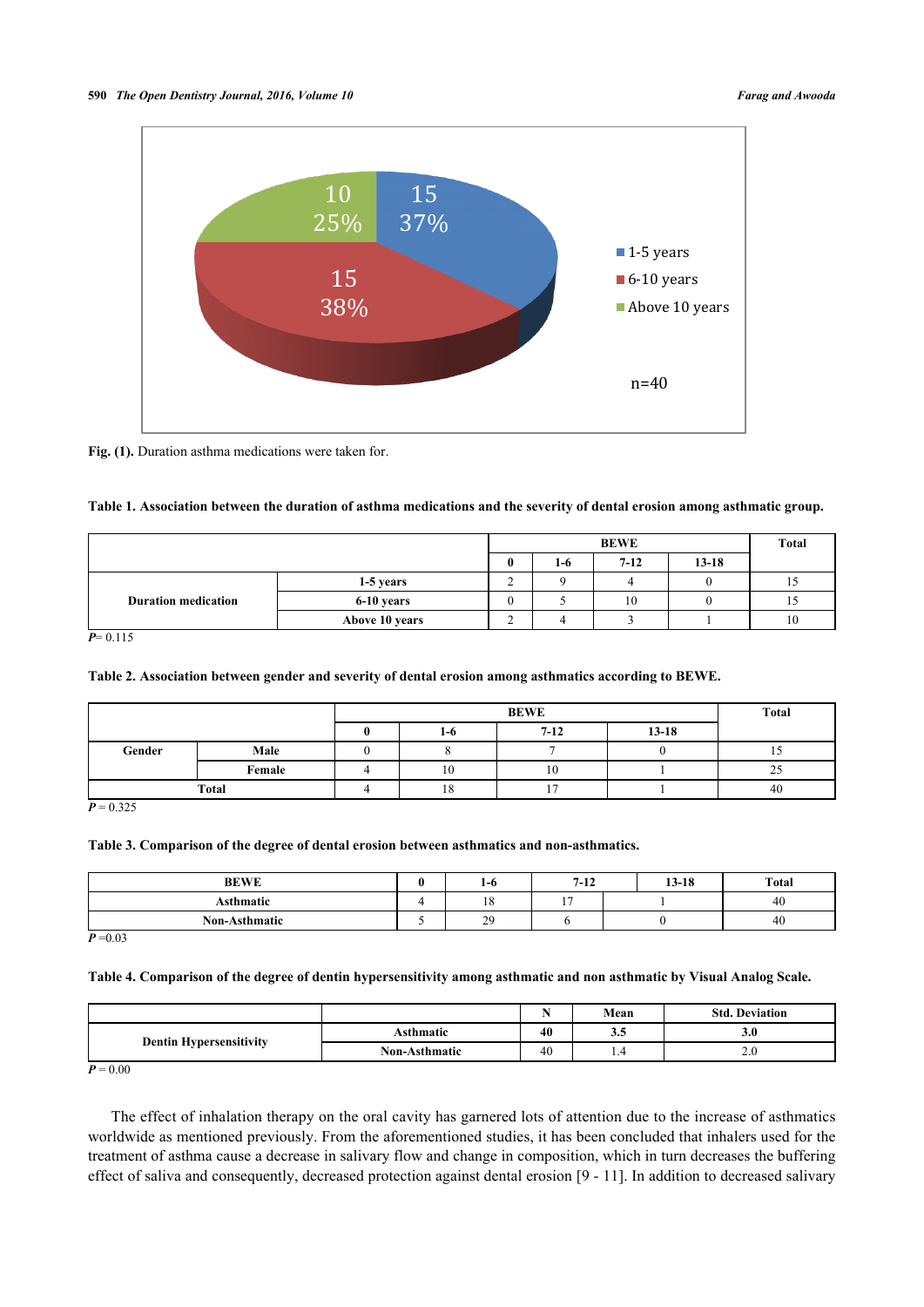flow rate, inhalers which contain β-agonists lead to dilatation of the lower esophageal sphincter which in turn causes gastro-esophageal reflux [\[12\]](#page-5-10). Recent studies [[13,](#page-5-11) [14\]](#page-5-12) have linked the relation between gastro-esophageal reflux and dental erosion proving the role asthmatic drugs have in dental erosion.

In the present study, there was a significant variation between the severity of dental erosion in asthmatics and nonasthmatics. More specifically, asthmatics had a higher degree of erosion (moderate and severe) in comparison with nonasthmatics. This is in conjunction with many previous studies, which proved this association [\[1](#page-5-0) - [3,](#page-5-2) [15\]](#page-5-13) but contradicted the result of the study carried out by Dugmore *et al.* [[16\]](#page-5-14). Their study showed that there was no difference in prevalence of dental erosion between asthmatics and non-asthmatics across all degrees of severity. Nevertheless, due to our small sample size, a conclusion cannot be drawn. On the other hand, a higher number of non-asthmatics had lower degrees of erosion similar to the results of other studies carried out in the general population [[17,](#page-5-15) [18\]](#page-5-16).

Our study showed that there was no statistical significance difference between the type of inhaler used and degree of dental erosion. Similarly; Tootla *et al.* [[19\]](#page-5-17) demonstrated no significance difference in drop of plaque pH caused by the MDI and DPI inhalers. This is particularly interesting since there is a difference in pH between the MDI and the DPI where DPI is significantly lower than the MDI [\[20](#page-5-18)]. It is expected that the longer medications are taken for, the greater the severity of dental erosion. However, in this study no association was found between the duration the medication was taken for and the severity of dental erosion. A probable clarification for this could be due to the other etiological factors in dental erosion [\[4](#page-5-3)] . Despite the exclusion of patients who take medications that are acidic or known to decrease salivary flow, there are other contributing factors, which could predispose to dental erosion. These include lifestyle habits such as the consumption of acidic food or other acidic drinks and the method through which they are consumed [\[21](#page-5-19)]. Moreover, those who suffer from gastro-esophageal reflux are also predicted to have worse degrees of erosion and even the severity of the reflux could play a role [[13](#page-5-11), [14\]](#page-5-12). On the other hand, protective mechanisms instituted by asthmatics, whether intentional or not, could decrease the severity of the erosion [[9\]](#page-5-8). These include rinsing the mouth after administration of the medication and not brushing the teeth immediately afterwards; drinking water to decrease the dryness of the mouth (side effect of medication); and chewing sugar-free gum to stimulate salivary flow rate. Saliva and its protective components play an important role in the reduction of dental erosion [[22](#page-5-20)]. The composition of saliva and flow from one person to another differs, which could lead to a difference in degree of erosion between individuals.

Additionally, there was no significant difference in the degree of dental erosion between males and females. This is in contrast to a study conducted in Sweden on school children [\[23](#page-5-21)] that demonstrated a significant difference between the levels of dental erosion amongst males and females.

Asthmatic patients in this study had a higher rate of dentin sensitivity compared to the non-asthmatics. This finding was not similar to the study carried out by Sivasithamparam *et al*. where there was no significant difference between both groups. This could be due to the difference of exposure to the protective mechanisms against dentin hypersensitivity [\[5](#page-5-4)], which include the use of toothpastes with desensitizing agents. At the same time, the difference in dentin sensitivity could be attributed to other causes such as the presence of other types of tooth wear and gingival recession exposing the root [[24\]](#page-6-0).

## **CONCLUSION**

The findings disclosed within this study reveal that there is no association between severity of dental erosion and gender, type of medication taken and the duration medications were taken for by asthmatics. Furthermore, there is a statistically significant difference in the degree of dentin hypersensitivity between asthmatics and non-asthmatics; asthmatics had a higher degree of sensitivity (p-value=0.00), as well as the presence of an association between the use of asthmatic medications and the severity of dental erosion (p-value=0.03), However, due to the small sample size, these results are not conclusive and it is recommended to carry out the study with a larger sample size.

## **CONFLICT OF INTEREST**

The authors confirm that this article content has no conflict of interest.

## **ACKNOWLEDGEMENTS**

Declared none.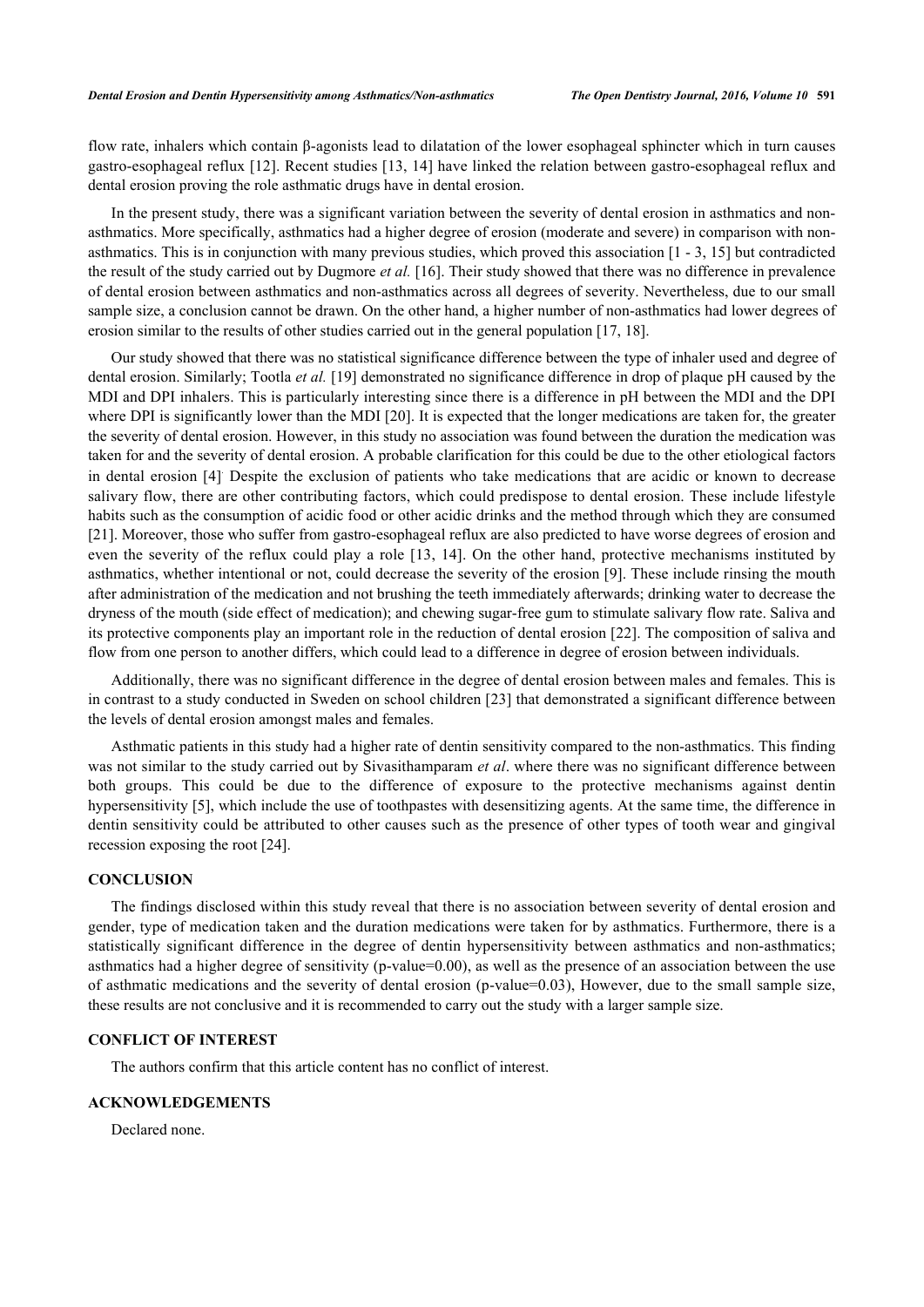## **REFERENCES**

- <span id="page-5-0"></span>[1] Manuel ST, Kundabala M, Shetty N, Parolia A. Asthma and dental erosion. Kathmandu Univ Med J (KUMJ) 2008; 6(23): 370-4. [PMID: [20071821\]](http://www.ncbi.nlm.nih.gov/pubmed/20071821)
- <span id="page-5-1"></span>[2] Al-Dlaigan YH, Shaw L, Smith AJ. Is there a relationship between asthma and dental erosion? A case control study. Int J Paediatr Dent 2002; 12(3): 189-200. [\[http://dx.doi.org/10.1046/j.1365-263X.2002.00360.x](http://dx.doi.org/10.1046/j.1365-263X.2002.00360.x)] [PMID: [12028311](http://www.ncbi.nlm.nih.gov/pubmed/12028311)]
- <span id="page-5-2"></span>[3] Sivasithamparam K, Young WG, Jirattanasopa V, *et al.* Dental erosion in asthma: a case-control study from south east Queensland. Aust Dent J 2002; 47(4): 298-303.

[\[http://dx.doi.org/10.1111/j.1834-7819.2002.tb00541.x\]](http://dx.doi.org/10.1111/j.1834-7819.2002.tb00541.x) [PMID: [12587764](http://www.ncbi.nlm.nih.gov/pubmed/12587764)]

- <span id="page-5-3"></span>[4] Mahoney EK, Kilpatrick NM. Dental erosion: part 1. Aetiology and prevalence of dental erosion. N Z Dent J 2003; 99(2): 33-41. [PMID: [15332457\]](http://www.ncbi.nlm.nih.gov/pubmed/15332457)
- <span id="page-5-4"></span>[5] West NX. Dentine hypersensitivity. Monogr Oral Sci 2006; 20: 173-89. [\[http://dx.doi.org/10.1159/000093362\]](http://dx.doi.org/10.1159/000093362) [PMID: [16687894](http://www.ncbi.nlm.nih.gov/pubmed/16687894)]
- <span id="page-5-5"></span>[6] Jensdottir T, Arnadottir IB, Thorsdottir I, *et al.* Relationship between dental erosion, soft drink consumption, and gastroesophageal reflux among Icelanders. Clin Oral Investig 2004; 8(2): 91-6. [\[http://dx.doi.org/10.1007/s00784-003-0252-1\]](http://dx.doi.org/10.1007/s00784-003-0252-1) [PMID: [14745590](http://www.ncbi.nlm.nih.gov/pubmed/14745590)]
- <span id="page-5-6"></span>[7] Bartlett D, Ganss C, Lussi A. Basic Erosive Wear Examination (BEWE): a new scoring system for scientific and clinical needs. Clin Oral Investig 2008; 12(Suppl. 1): S65-8. [\[http://dx.doi.org/10.1007/s00784-007-0181-5\]](http://dx.doi.org/10.1007/s00784-007-0181-5) [PMID: [18228057](http://www.ncbi.nlm.nih.gov/pubmed/18228057)]
- <span id="page-5-7"></span>[8] Aitken RC. Measurement of feelings using visual analogue scales. Proc R Soc Med 1969; 62(10): 989-93. [PMID: [4899510\]](http://www.ncbi.nlm.nih.gov/pubmed/4899510)
- <span id="page-5-8"></span>[9] Thomas MS, Parolia A, Kundabala M, Vikram M. Asthma and oral health: a review. Aust Dent J 2010; 55(2): 128-33. [\[http://dx.doi.org/10.1111/j.1834-7819.2010.01226.x\]](http://dx.doi.org/10.1111/j.1834-7819.2010.01226.x) [PMID: [20604752](http://www.ncbi.nlm.nih.gov/pubmed/20604752)]
- [10] Godara N, Godara R, Khullar M. Impact of inhalation therapy on oral health. Lung India 2011; 28(4): 272-5. [\[http://dx.doi.org/10.4103/0970-2113.85689](http://dx.doi.org/10.4103/0970-2113.85689)] [PMID: [22084541](http://www.ncbi.nlm.nih.gov/pubmed/22084541)]
- <span id="page-5-9"></span>[11] Sag C, Ozden FO, Acikgoz G, Anlar FY. The effects of combination treatment with a long-acting β2-agonist and a corticosteroid on salivary flow rate, secretory immunoglobulin A, and oral health in children and adolescents with moderate asthma: a 1-month, single-blind clinical study. Clin Ther 2007; 29(10): 2236-42. [\[http://dx.doi.org/10.1016/j.clinthera.2007.10.014](http://dx.doi.org/10.1016/j.clinthera.2007.10.014)] [PMID: [18042480\]](http://www.ncbi.nlm.nih.gov/pubmed/18042480)
- <span id="page-5-10"></span>[12] Pace F, Pallotta S, Tonini M, Vakil N, Bianchi Porro G. Systematic review: gastro-oesophageal reflux disease and dental lesions. Aliment Pharmacol Ther 2008; 27(12): 1179-86. [\[http://dx.doi.org/10.1111/j.1365-2036.2008.03694.x\]](http://dx.doi.org/10.1111/j.1365-2036.2008.03694.x) [PMID: [18373634](http://www.ncbi.nlm.nih.gov/pubmed/18373634)]
- <span id="page-5-11"></span>[13] Benages A, Muñoz JV, Sanchiz V, Mora F, Mínguez M. Dental erosion as extraoesophageal manifestation of gastro-oesophageal reflux. Gut 2006; 55(7): 1050-1.
	- [\[http://dx.doi.org/10.1136/gut.2006.093377](http://dx.doi.org/10.1136/gut.2006.093377)] [PMID: [16766758\]](http://www.ncbi.nlm.nih.gov/pubmed/16766758)
- <span id="page-5-12"></span>[14] Holbrook WP, Furuholm J, Gudmundsson K, Theodórs A, Meurman JH. Gastric reflux is a significant causative factor of tooth erosion. J Dent Res 2009; 88(5): 422-6. [\[http://dx.doi.org/10.1177/0022034509336530\]](http://dx.doi.org/10.1177/0022034509336530) [PMID: [19493884](http://www.ncbi.nlm.nih.gov/pubmed/19493884)]
- <span id="page-5-13"></span>[15] Shaw L, al-Dlaigan YH, Smith A. Childhood asthma and dental erosion. ASDC J Dent Child 2000; 67(2): 102-6. 82
- <span id="page-5-14"></span>[16] Dugmore CR, Rock WP. Asthma and tooth erosion. Is there an association? Int J Paediatr Dent 2003; 13(6): 417-24.
- <span id="page-5-15"></span>[17] Bartlett DW, Lussi A, West NX, Bouchard P, Sanz M, Bourgeois D. Prevalence of tooth wear on buccal and lingual surfaces and possible risk factors in young European adults. J Dent 2013; 41(11): 1007-13. [\[http://dx.doi.org/10.1016/j.jdent.2013.08.018](http://dx.doi.org/10.1016/j.jdent.2013.08.018)] [PMID: [24004965\]](http://www.ncbi.nlm.nih.gov/pubmed/24004965)
- <span id="page-5-16"></span>[18] Mulic A, Skudutyte-Rysstad R, Tveit AB, Skaare AB. Risk indicators for dental erosive wear among 18-yr-old subjects in Oslo, Norway. Eur J Oral Sci 2012; 120(6): 531-8. [\[http://dx.doi.org/10.1111/j.1600-0722.2012.00997.x\]](http://dx.doi.org/10.1111/j.1600-0722.2012.00997.x) [PMID: [23167470](http://www.ncbi.nlm.nih.gov/pubmed/23167470)]
- <span id="page-5-17"></span>[19] Tootla R, Toumba KJ, Duggal MS. An evaluation of the acidogenic potential of asthma inhalers. Arch Oral Biol 2004; 49(4): 275-83. [\[http://dx.doi.org/10.1016/j.archoralbio.2003.11.006](http://dx.doi.org/10.1016/j.archoralbio.2003.11.006)] [PMID: [15003546](http://www.ncbi.nlm.nih.gov/pubmed/15003546)]
- <span id="page-5-18"></span>[20] O'Sullivan EA, Curzon ME. Drug treatments for asthma may cause erosive tooth damage. BMJ 1998; 317(7161): 820. [\[http://dx.doi.org/10.1136/bmj.317.7161.820](http://dx.doi.org/10.1136/bmj.317.7161.820)]
- <span id="page-5-19"></span>[21] Amaechi BT, Higham SM. Dental erosion: possible approaches to prevention and control. J Dent 2005; 33(3): 243-52. [\[http://dx.doi.org/10.1016/j.jdent.2004.10.014](http://dx.doi.org/10.1016/j.jdent.2004.10.014)] [PMID: [15725524\]](http://www.ncbi.nlm.nih.gov/pubmed/15725524)
- <span id="page-5-20"></span>[22] Buzalaf MA, Hannas AR, Kato MT. Saliva and dental erosion. J Appl Oral Sci 2012; 20(5): 493-502. [\[http://dx.doi.org/10.1590/S1678-77572012000500001\]](http://dx.doi.org/10.1590/S1678-77572012000500001) [PMID: [23138733](http://www.ncbi.nlm.nih.gov/pubmed/23138733)]
- <span id="page-5-21"></span>[23] Hasselkvist A, Johansson A, Johansson AK. Dental erosion and soft drink consumption in Swedish children and adolescents and the